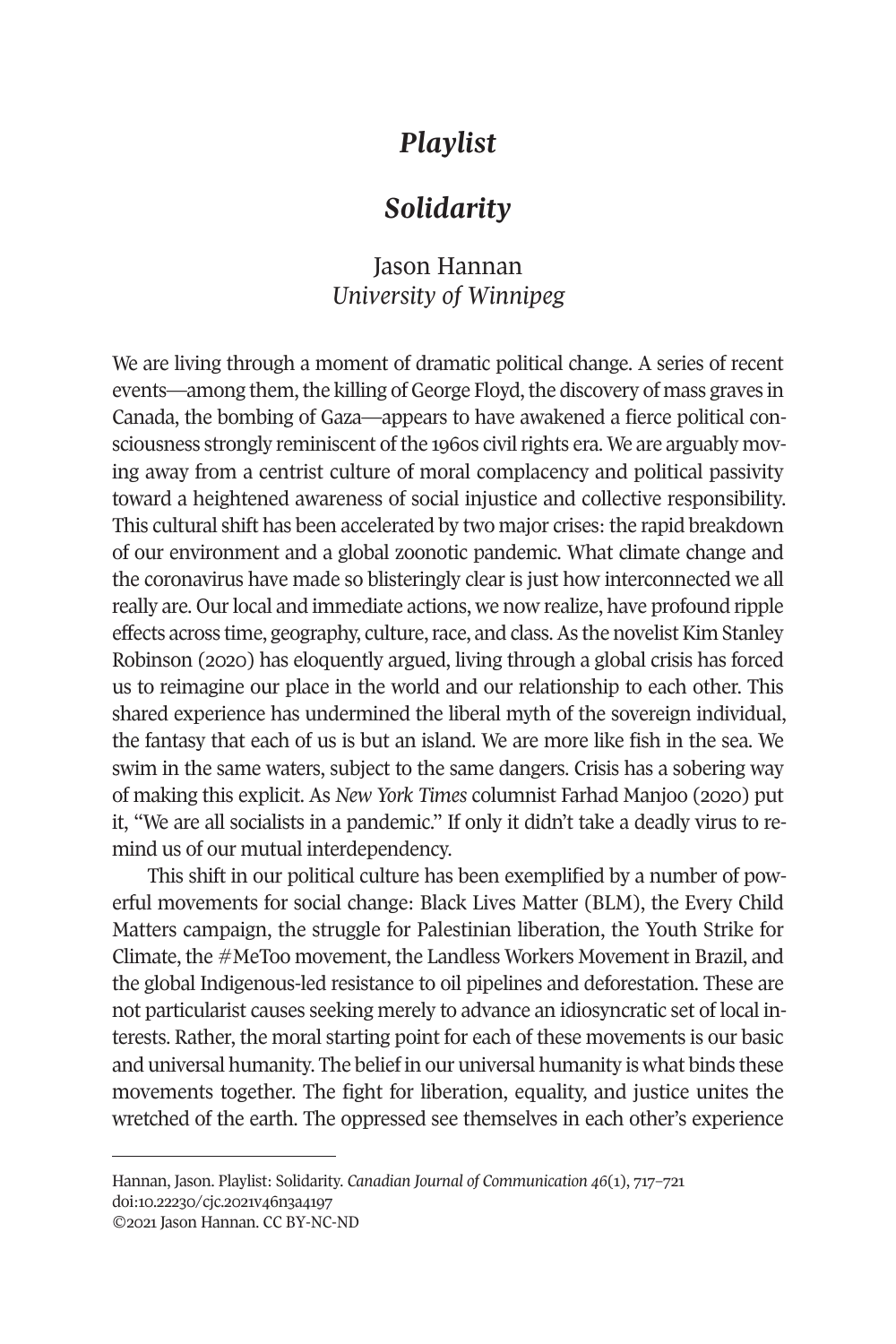of oppression. This is why BLM stands with the Palestinians and why the Palestinians in turn stand with BLM. The belief in a shared humanity also inspires many people of privilege, those with no practical stake in the game, to throw their full support behind social movements for liberation, equality, and justice. These outsiders feel an empathetic sense of injustice for the marginalized, the forgotten, the oppressed. Some risk arrest. Others risk their lives. This ethic of solidarity, the duty towards the stranger, was the moral premise behind Bernie Sanders' historic political campaign, whose driving sentiment at campaign rally after campaign rally was best captured in the slogan, "Solidarity Forever."

But what exactly is solidarity? Despite a sizeable literature about it, solidarity is not easy to theorize. There are numerous studies about solidarity. These are, for the most part, histories of political movements.<sup>1</sup> They present powerful stories of courage and unity. They seldom, however, offer an actual theor[y.2](#page-4-1) In this respect, the idea of solidarity is akin to that of truth, justice, and beauty—ideas that are difficult to pin down with any degree of analytical precision, yet which remain indispensable to social and political practice. It is common for us to invoke concepts we cannot always put into words. Solidarity appears to be one of them. Perhaps empirical case studies are more useful for making sense of solidarity than abstract theorizing. What, then, might a discipline like communication studies teach us about solidarity?

The archive of the *Canadian Journal of Communication* contains a wealth of studies that touch upon the theme of solidarity. This should not be surprising, given the critical orientation of communication studies in Canada. The following playlist features five articles that explore solidarity as a socially and technologically mediated phenomenon. These five articles were selected to cover a diversity of perspectives on the general theme of solidarity: Indigenous resistance, public policy, the struggle of precarious workers, student activism, and the arts as a medium of solidarity. Two of these articles have solidarity as their primary and explicit focus. The remaining three explore solidarity implicitly. All of them, however, help to illuminate the complexity, the stakes, and the challenges in the ethics, politics, and media of solidarity.

### **Playlist**

*Article 1* 



Conradi, Alexa. (2009). Uprising at Oka: A place of non-identification. *Canadian Journal of Communication, 34*(4), 547–566. doi: [10.22230/cjc](https://doi.org/10.22230/cjc.2009v34n4a2133)  [.2009v34n4a2133](https://doi.org/10.22230/cjc.2009v34n4a2133) 

The "Oka Crisis," otherwise known as the Kanesatake Resistance, was a critical historical moment in Indigenous-settler relations in Canada. Much has been written about it from different scholarly angles. Drawing from the work of rhetori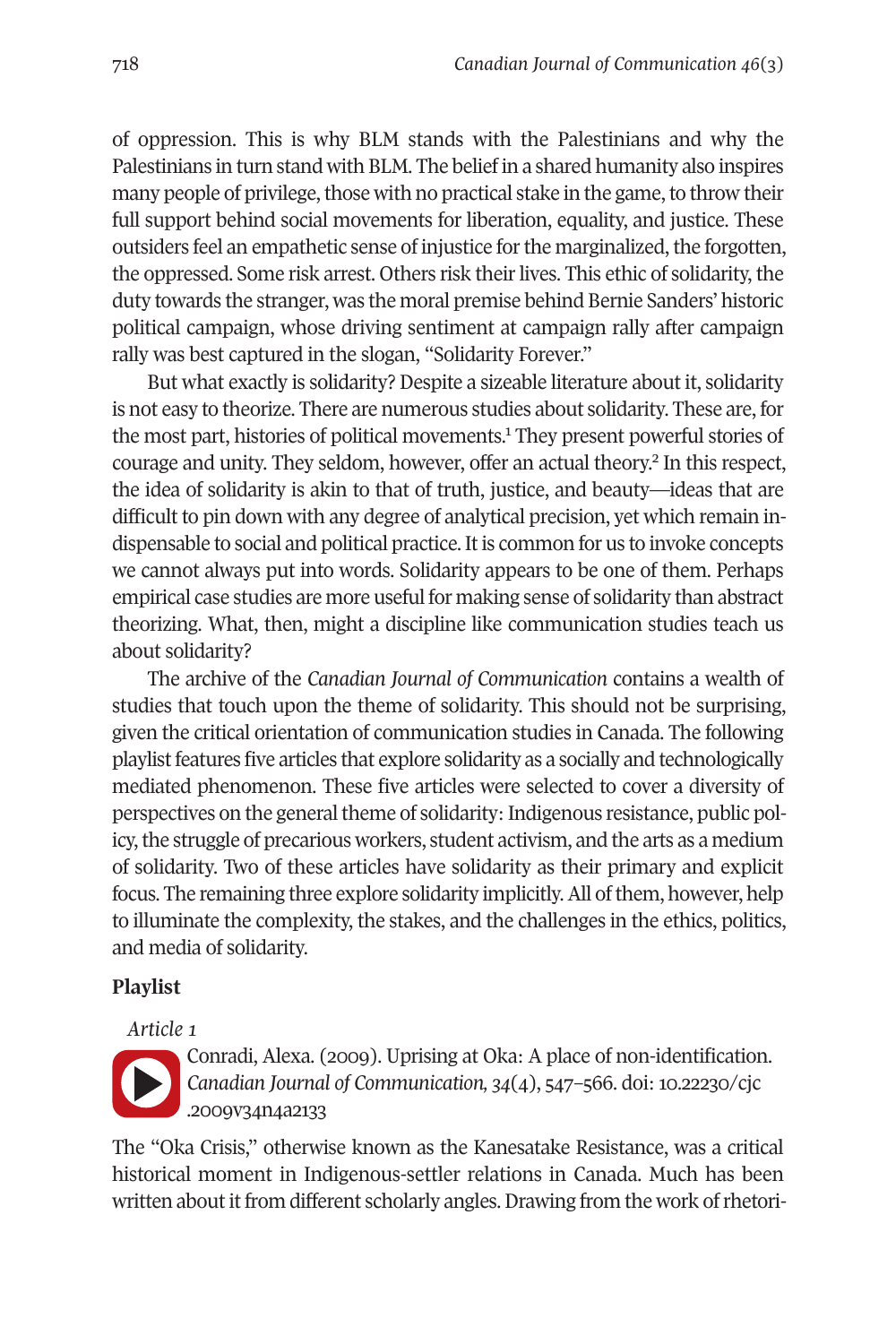cal theorist Robert Hariman, Alexa Conradi presents a fascinating analysis of the political style of the Mohawk resistance to the colonial state. Although many Mohawk elders took part in the Oka stand-off at Kanesatake, the resistance was nonetheless leaderless, a testament to remarkable organization and discipline. How, then, did the Mohawk maintain such a strong and united front? How did they keep each other in line? Conradi explores the techniques of the Mohawks' radical political style by which a leaderless resistance maintained "a high level of solidarity" (560).

*Article 2* 



Raboy, Marc. (2006). Creating the conditions for communication in the public good. *Canadian Journal of Communication, 31*(2), 289–306. doi: [10.22230/cjc.2006v31n2a1733](https://doi.org/10.22230/cjc.2006v31n2a1733) 

The public good is a foundational political concept with a long and venerable history. It has been theorized in various forms by thinkers as diverse as Plato, Aristotle, Aquinas, Rousseau, and Marx. Democracy is scarcely imaginable without it. The public good is the focal point for democratic solidarity. How might we think about communication for the public good? Originally written as "The 2005 Graham Spry Memorial Lecture Making Media: Creating the Conditions for Communication in the Public Good," this article by Marc Raboy addresses the challenge of creating the institutional conditions for media technologies to serve the people. Raboy notes that "communication is a double-edged sword" (292). It can either serve or undermine democracy. We therefore require thoughtful communication policies that strengthen public service broadcasting, balance freedom of expression with respect for diversity, and create spaces for alternative media.

### *Article 3*

Bodnar, Chris. (2006). Taking it to the streets: French cultural worker resistance and the creation of a precariat movement. *Canadian Journal of Communication, 31*(3), 675–694. doi[:10.22230/cjc.2006v31n3a1768](https://doi.org/10.22230/cjc.2006v31n3a1768) 

In 2003, a large group of workers from the film, television, theatre, and music industries in France went on strike. They took over live television shows and news broadcasts to voice their strong opposition to a long series of changes to the nation's unemployment fund for entertainment industry workers, an important lifeline for actors, writers, directors, producers, musicians, technicians, and engineers during periods of volatility in the entertainment industry. Their concern focused on their status as precarious workers. How, then, did they organize, mobilize, and articulate their objections to the systematic erosion of entertainment workers' protections by industry executives and right-wing politicians? In this article, Chris Bodnar argues that this historic workers' protest movement invoked the concepts of *precarity* and *immaterial labour* to frame their resistance and opposition. These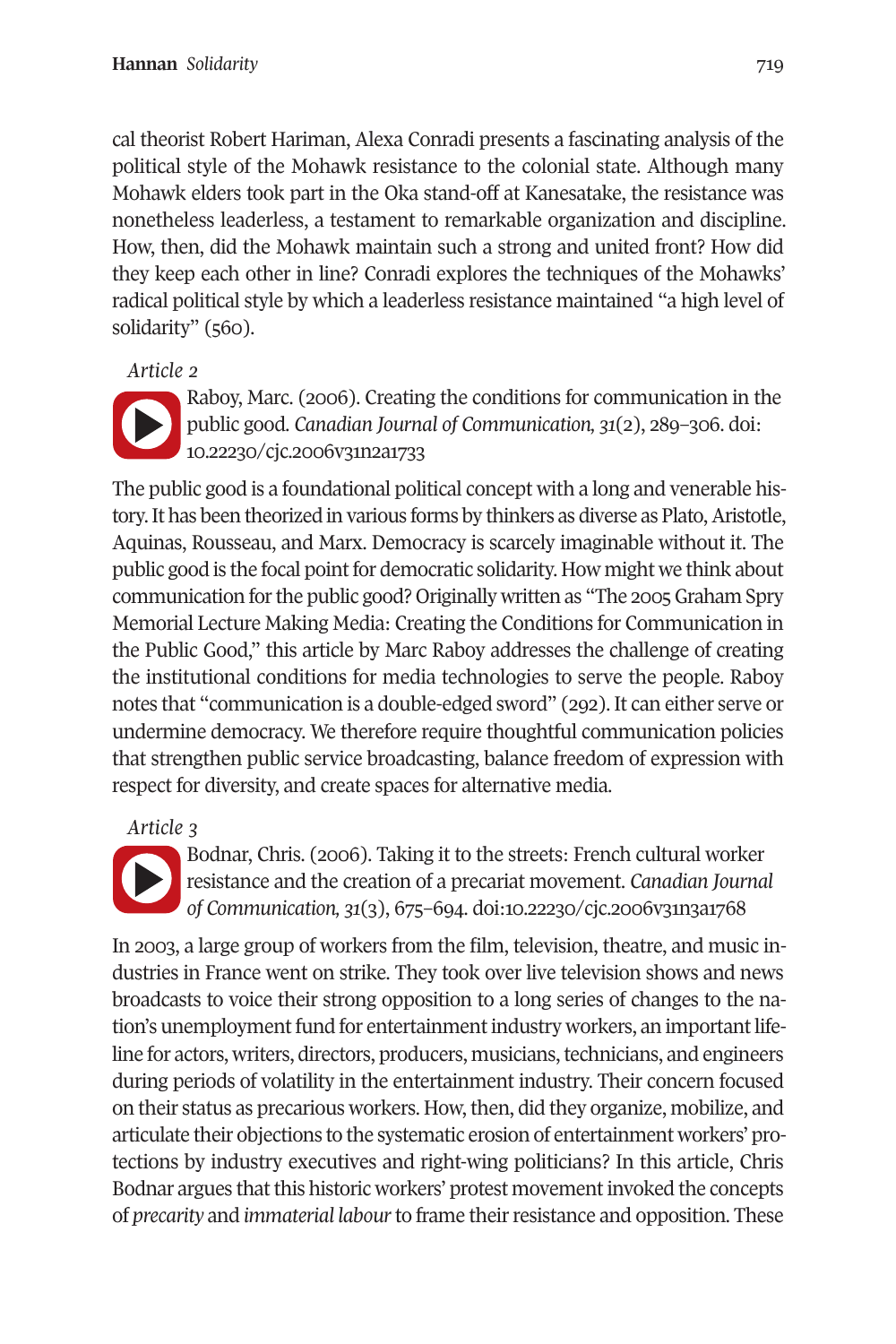new concepts were not only necessary to create an opening for a new labour movement in France, they were also the basis for solidarity among an underclass of French workers.

*Article 4* 



Tewksbury, Doug. (2018). Digital solidarity, analog mobilization: An ethnography of the technology-embedded protest networks of the Québec student strike. *Canadian Journal of Communication, 43*(4), 601–617. doi[:10.22230/cjc.2018v43n4a3352](https://doi.org/10.22230/cjc.2018v43n4a3352) 

In the spring of 2011, the cabinet of Québec Premier Jean Charest proposed a massive hike in university tuition fees over a five-year period. In response, hundreds of thousands of students poured into the streets to protest the proposed tuition hike. For the next year, the Québec student protest movement, famously dubbed the Maple Spring, held a series of highly coordinated, overwhelmingly peaceful, and politically quite powerful public demonstrations at numerous strategic locations across Québec. The Maple Spring was unified by, among other things, the symbol of a red square. How did the student movement organize, mobilize, and deploy on the streets so effectively? What role did digital technology play? In this invaluable ethnographic study, Doug Tewksbury presents the results of an ethnographic study of the Maple Spring protest movement. Tewksbury interviewed dozens of protestors, student union leaders, community organizers, media producers, and activists to gain insights into their organizational prowess and dexterity. His conclusion? That digital media were invaluable for building community and solidarity, for sharing information, and for organizating direct actions.

## *Article 5*



Fernandez, Sharon. (2006). More than an arts festival: Communities, resistance, and the story of Desh Pardesh. *Canadian Journal of Communication, 31*(1), 17–34. doi[:10.22230/cjc.2006v31n1a1778](https://doi.org/10.22230/cjc.2006v31n1a1778) 

Desh Pardesh was a queer South Asian arts festival held annually in Toronto from 1988 to 2001. Originally called Salaam Toronto, Desh Pardesh ("home away from home") was the event of choice for some of the most marginalized people in Toronto: the South Asian LGBTQ community. How does a minority within a minority find meaning, purpose, and belonging? How do they recognize common struggles, dreams, hopes, and fears? How do they build community and achieve a sense of solidarity? In this study, Sharon Fernandez draws from postcolonial theory to analyze the power of cultural production as a medium of civic engagement and its capacity to create a home away from home for Toronto's queer community. Desh Pardesh eventually collapsed due in large part to Ontario Premier Mike Harris's unconscionable cuts to the arts. This study, written a few years after, considers the power of the arts to leave a lasting sense of solidarity long after the festival's tragic demise.